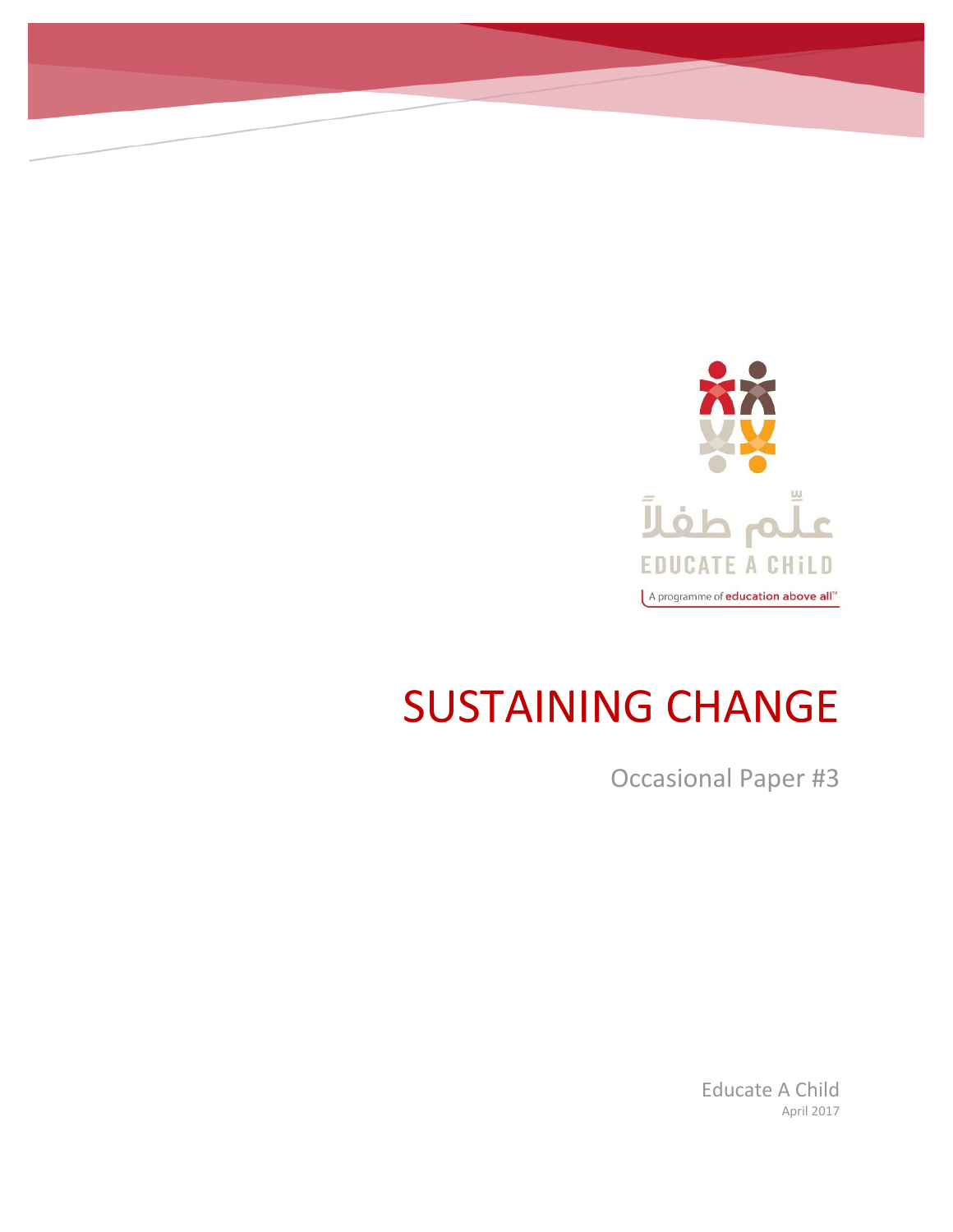## Foreword

This is the third Educate A Child (EAC) Occasional Paper. The purpose of EAC's occasional paper series is to recognize and bring topics pertinent to out of school children (OOSC) to the fore for discussion and further elaboration. The focus of this paper is sustainability. A standard international development objective is for project interventions to lead to sustained commitments beyond the lifetime of an individual project. For EAC, this means assurance that reaching OOSC remains a commitment within the dominant education system, and specific project interventions designed to support OOSC are continued. The aim of EAC since its inception in 2012 is to reach millions of children at the primary level around the world who are denied an education due to various barriers they face. However, it is insufficient to allow this objective to be met solely by individual project interventions in a specified period of time. Instead, another aim articulated by EAC is to influence the global agenda regarding marginalized children whose futures are limited by lack of educational opportunities. To this end, part of the role of EAC projects is to bring attention to mainstream national education systems alternative attainable pathways to reaching out of school children who are left out and underserved. EAC takes the next step in ensuring educational opportunities survive beyond the life of a project, and beyond a nation simply striving to reach universal primary education through the Millennium Development Goal #2 to which countries signed on, or the more recently negotiated Sustainable Development Goals for lifelong education. This paper presents the sustainability strategies employed by EAC co-funded projects and features concrete examples of commitments to OOSC beyond the life of the project with illustrations of specific strategies from projects that are closed or are near completion. EAC will continue to document successful sustainability strategies as additional projects come to an end.

Mary Joy Pigozzi, PhD Executive Director, EAC

## Disclaimer

The publisher has made every effort to ensure that the information in this publication was correct at press time. The publisher do not assume and hereby disclaim any liability to any party for any loss, damage or disruption caused by errors or omissions, whether such errors or omissions result from negligence, accident, or any other cause.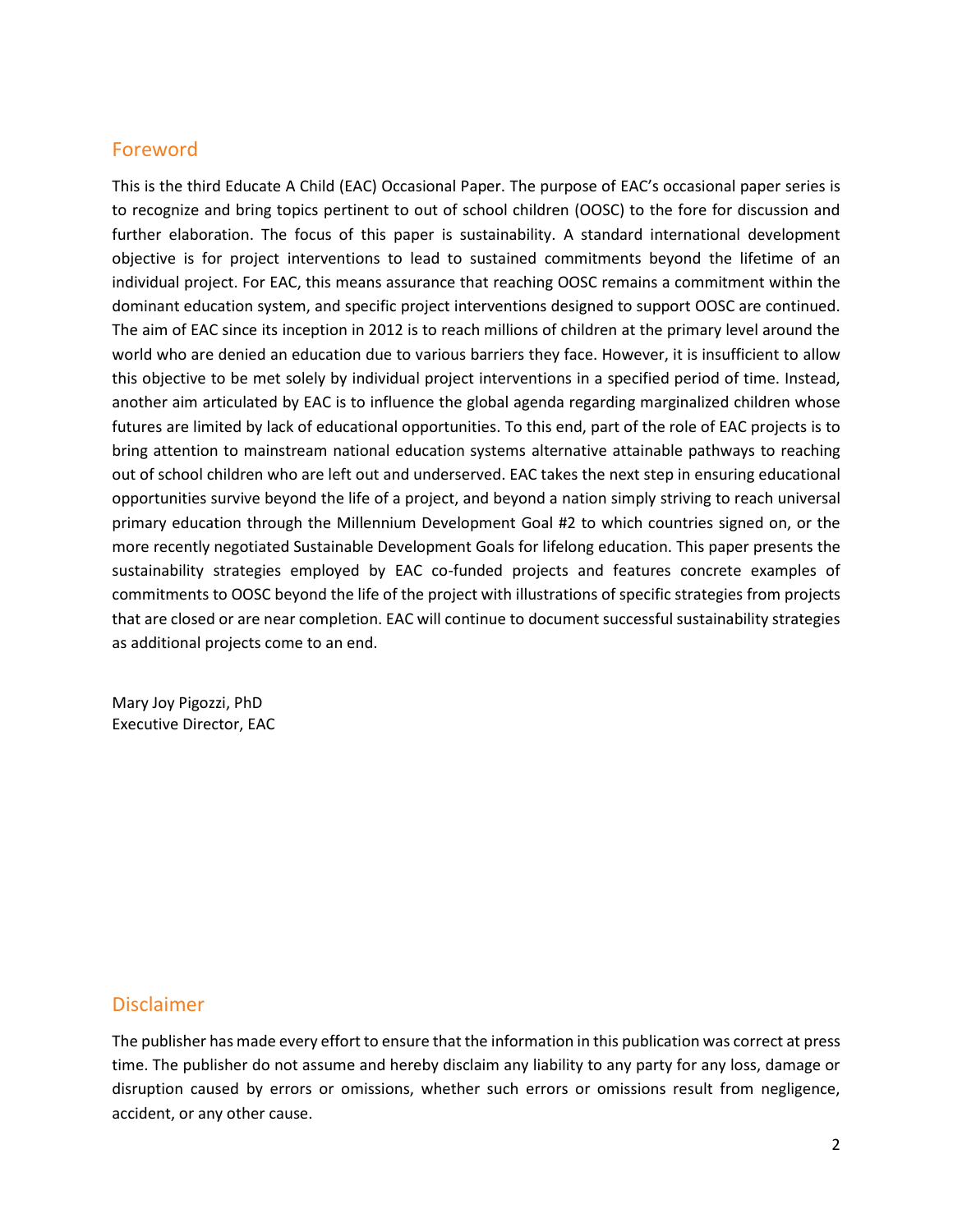Table of Contents

| III. EAC-SUPPORTED PROJECTS CREATE AND SUSTAIN CHANGE 6 |  |
|---------------------------------------------------------|--|
|                                                         |  |
|                                                         |  |
|                                                         |  |
|                                                         |  |
|                                                         |  |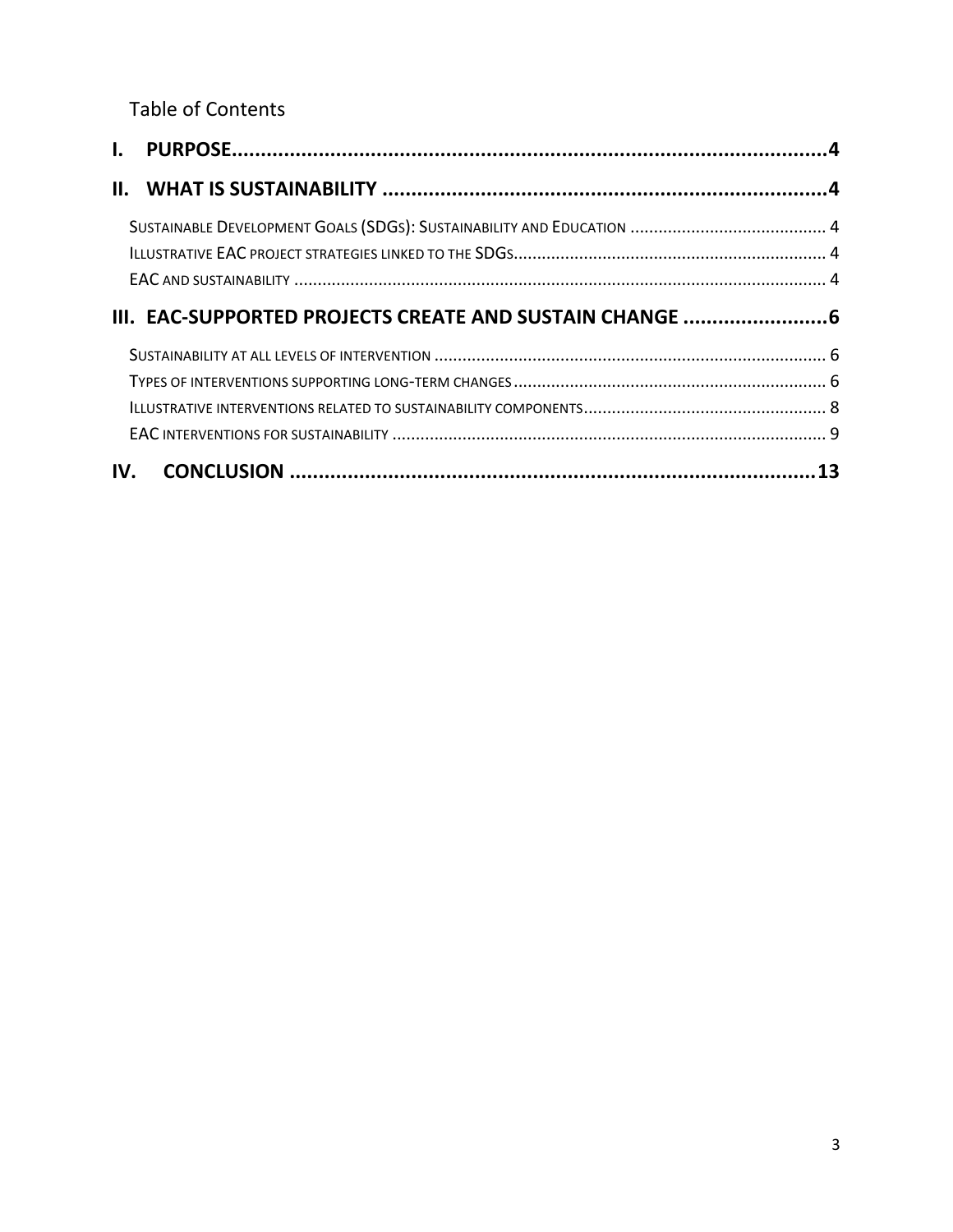## <span id="page-3-0"></span>I. Purpose

The purposes of this EAC Occasional Paper are to outline EAC's approach to sustainability in the context of the 2016 – 2030 Sustainable Development Goals (SDG) and to demonstrate how this approach is practiced through EAC co-funding to projects in support of the primary education of out of school children (OOSC)

## <span id="page-3-1"></span>II. What is Sustainability

#### <span id="page-3-2"></span>Sustainable Development Goals (SDGs): Sustainability and Education

Sustainable development istypically defined as development that meets the needs of the present without compromising the ability of future generations to meet their own needs. This concept was originally intended to capture the essence of living on the planet in ways that protect resources for the future. Over time, it has broadened to include social, economic, and environmental health and well-being for humans and habitat. One foundational contributor to a sustainable world is education, a key to improving people's lives and ability to thrive. The UN Sustainable Development Goals encompass multiple sectors in an effort to achieve lasting changes. None of the SDGs stand alone, however, they are related, and taken together, uplift the human condition. Education is inextricably linked with other SDGs.

- Education can facilitate a break from the cycle of poverty, and therefore links with SDG1 No Poverty, and SDG10 Reduce Inequalities.
- SDG5 Gender Equality is a prevalent component of education initiatives, with emphasis on girls' participation and appropriate facilities.
- Often, because healthy children learn better, education projects include school feeding and health education, linking with SDG2 No Hunger, and SDG3 Health and Well-being.
- Education interventions to offer work and life skills contribute to SDG8 Decent Work.
- Education is also crucial to fostering tolerance between people and contributes to more peaceful societies, SDG16 Peace and Justice.

#### <span id="page-3-3"></span>EAC and sustainability

EAC acts as a catalyst for sustainable change through partner projects. EAC partners are experienced bilateral organizations, local and international NGOs, and UN agencies aiming at sustaining the process of economic and social development of marginalized children through the implementation of education projects. The goal of EAC's partners is to create lasting changes and long-term impacts beyond the term of the project so the forgotten and invisible children who are denied an education continue to be recognized and supported.

Sustainability is considered in EAC partner selection. Proposals approved for EAC support are required to demonstrate strong likelihood that commitment to reaching OOSC will continue beyond the life of the project. Proposals provide detailed descriptions of their sustainability strategies and indicate how they expect to engender commitment to OOSC within the education systems and communities in which their projects are implemented.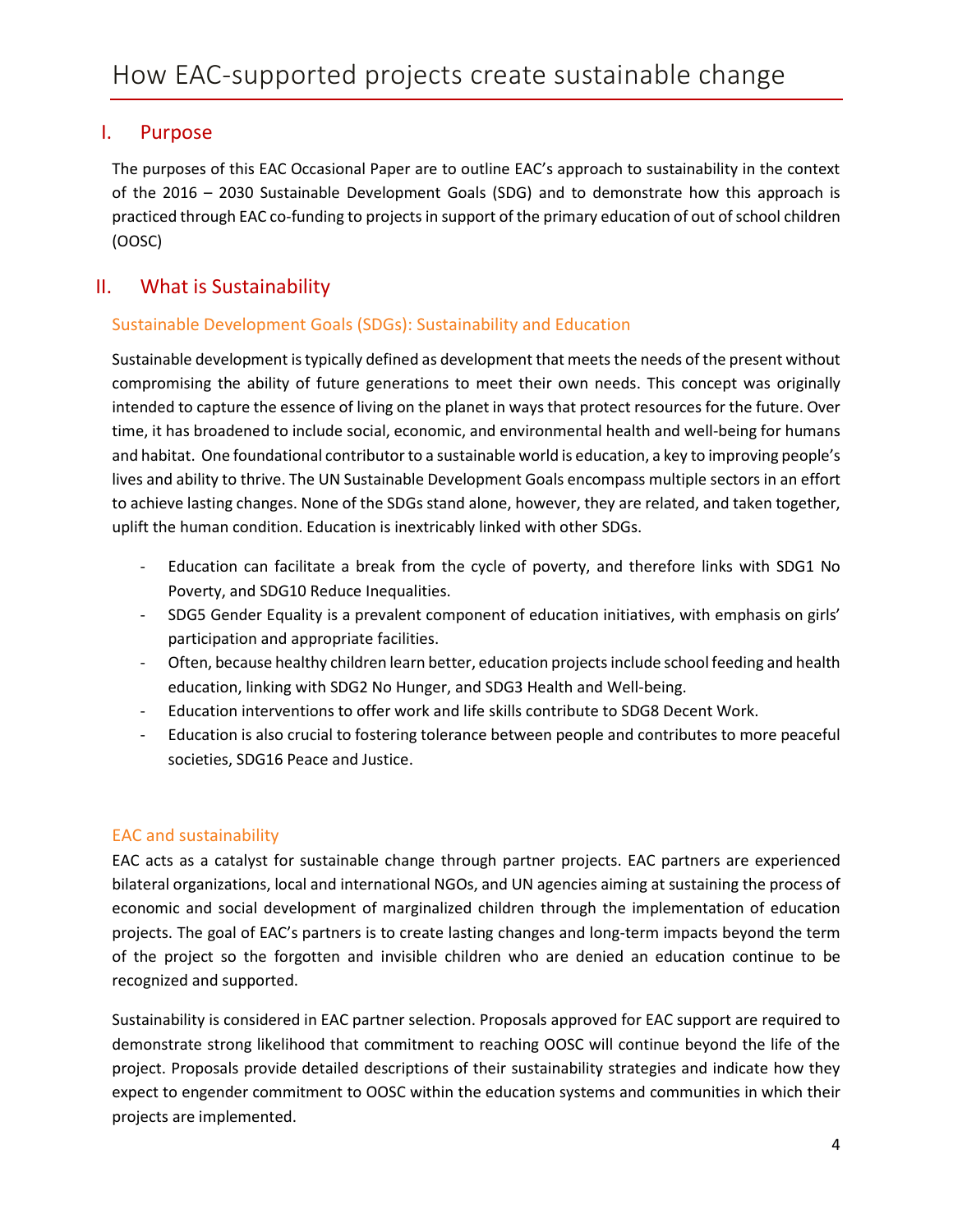#### Illustrative EAC project strategies linked to the SDGs

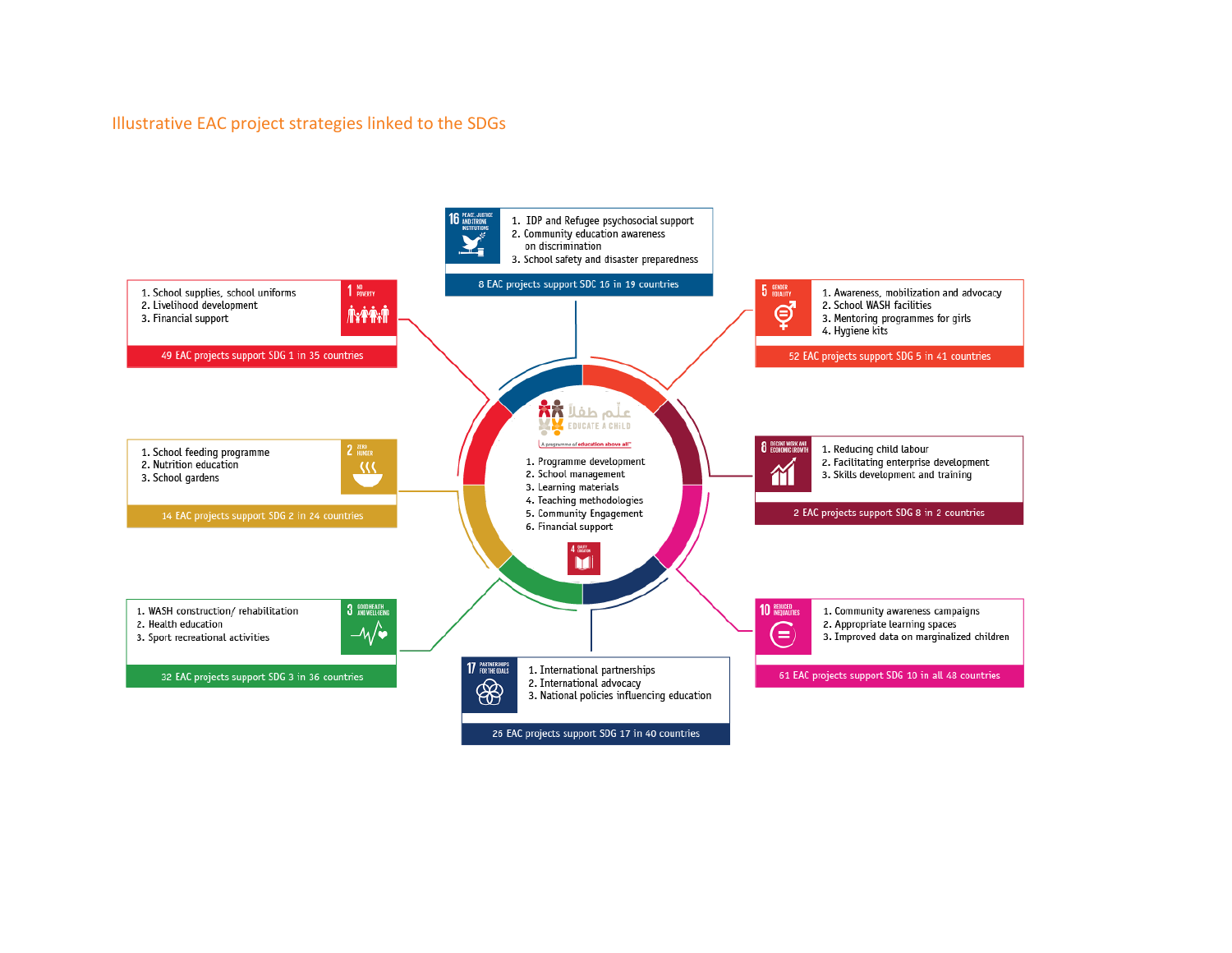# <span id="page-5-0"></span>III. EAC-supported projects create and sustain change

#### <span id="page-5-1"></span>Sustainability at all levels of intervention

EAC partners implement diverse and combined interventions at all levels to ensure positive changes beyond the end of project, as illustrated in the figure below.



## <span id="page-5-2"></span>Types of interventions supporting long-term changes

Different types of interventions supported by EAC contribute to sustainable change. Typical project interventions are identified in seven categories.

- **1. Ensuring continuous commitment towards maintaining education as a priority,** including during crisis *(national & supra-national level)*
	- o Support of policy impacts and changes through policy advocacy and dialogue
	- o Alignment with education and out of school children (OOSC) priorities at all levels: international (Education For All, Sustainable Development Goals), national education plan, as well as regional and local levels if applicable
	- o Fostering partnership with Governments and other NGOs, including through publicprivate partnership with government, private sector partners and other NGOs
	- o Funding mechanisms: ensure State funding (commitment), additional donor funds, donor coordination

#### **2. Strengthening the education system** *(system level)*

o Capacity building of education government officials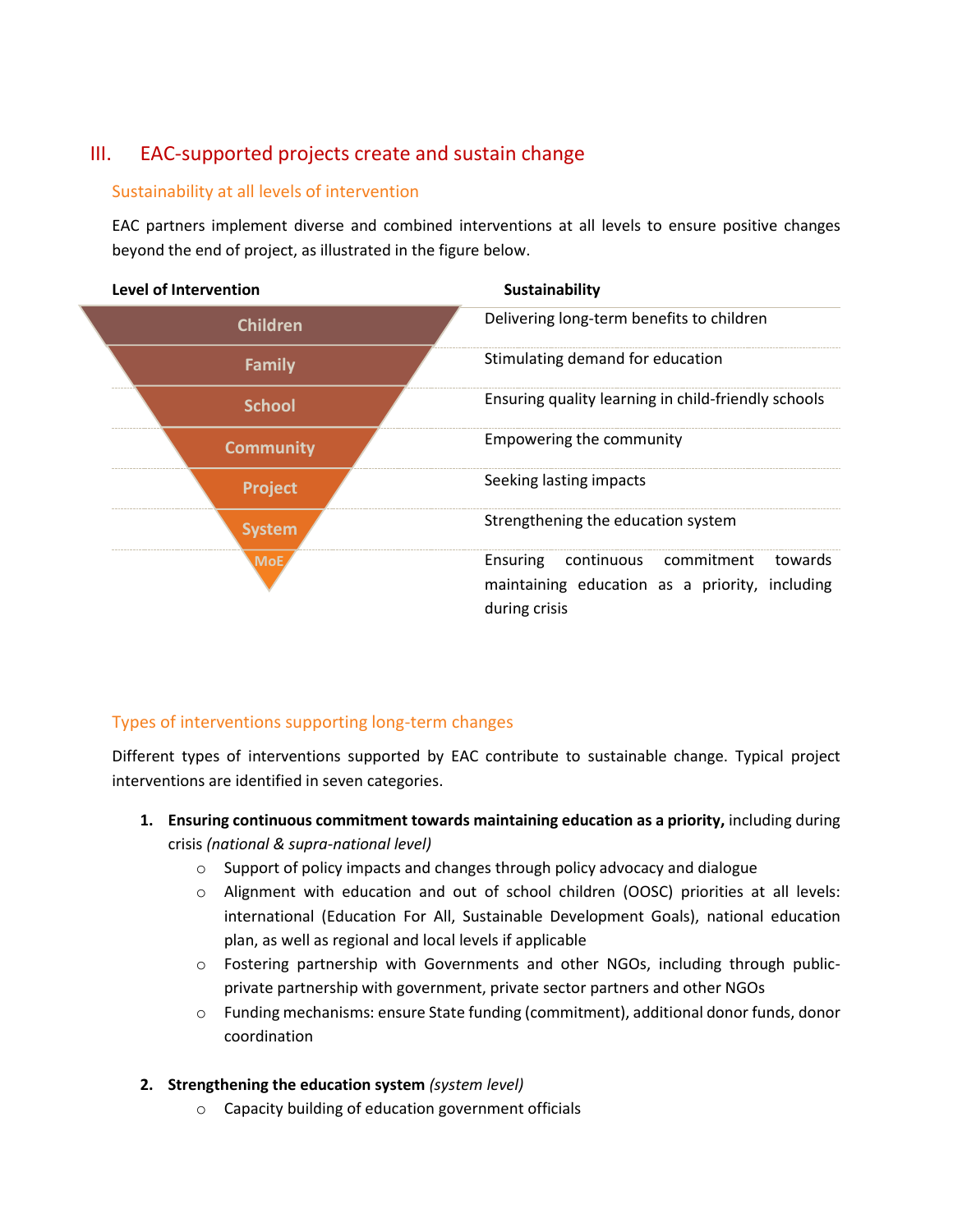- $\circ$  Improvement of the data management system: data collection and analysis system
- o Strengthening of the education management information system

#### **3. Empowering the community** *(community level)*

- o Community engagement and empowerment: Parent and School Committees
- o Community schools' ownership
- $\circ$  Preparation and support of communities in maintaining schools, not only from a physical perspective, but also in terms of management and provision of classes

#### **4. Seeking lasting impacts** *(project level)*

- o Identifying and sharing best practices for potential scale-up
- o Ensuring model replication
- o Ensuring program flexibility and adaptability

#### **5. Ensuring quality learning for all in child-friendly schools** *(school level)*

- o Ensuring durability of infrastructure (schools, boats…) through school/classroom construction and rehabilitation
- o Capacity building of teachers and school management stakeholders for well-managed schools and well trained teachers
- o Learning methodologies, such as self-learning materials
- o Curriculum subjects: environmental health, personal health, conflict resolution
- $\circ$  Supporting access to learning materials through digitized learning materials or access to computers
- o Alternative learning environments to close achievement gaps
- o Building WASH facilities

#### **6. Stimulating demand** *(family level)*

- o Raising awareness on the importance of education for boys and girls
- o Providing financial support and reducing poverty through saving and loan program

#### **7. Delivering long-term benefits to children** *(individual level)*

- o Providing quality education to children
- $\circ$  Integration with public school system: equivalence scheme and programmes linking Accelerated Learning Programmes and Basic Education
- o Promotion of health and hygiene practices
- o Provision of psychosocial support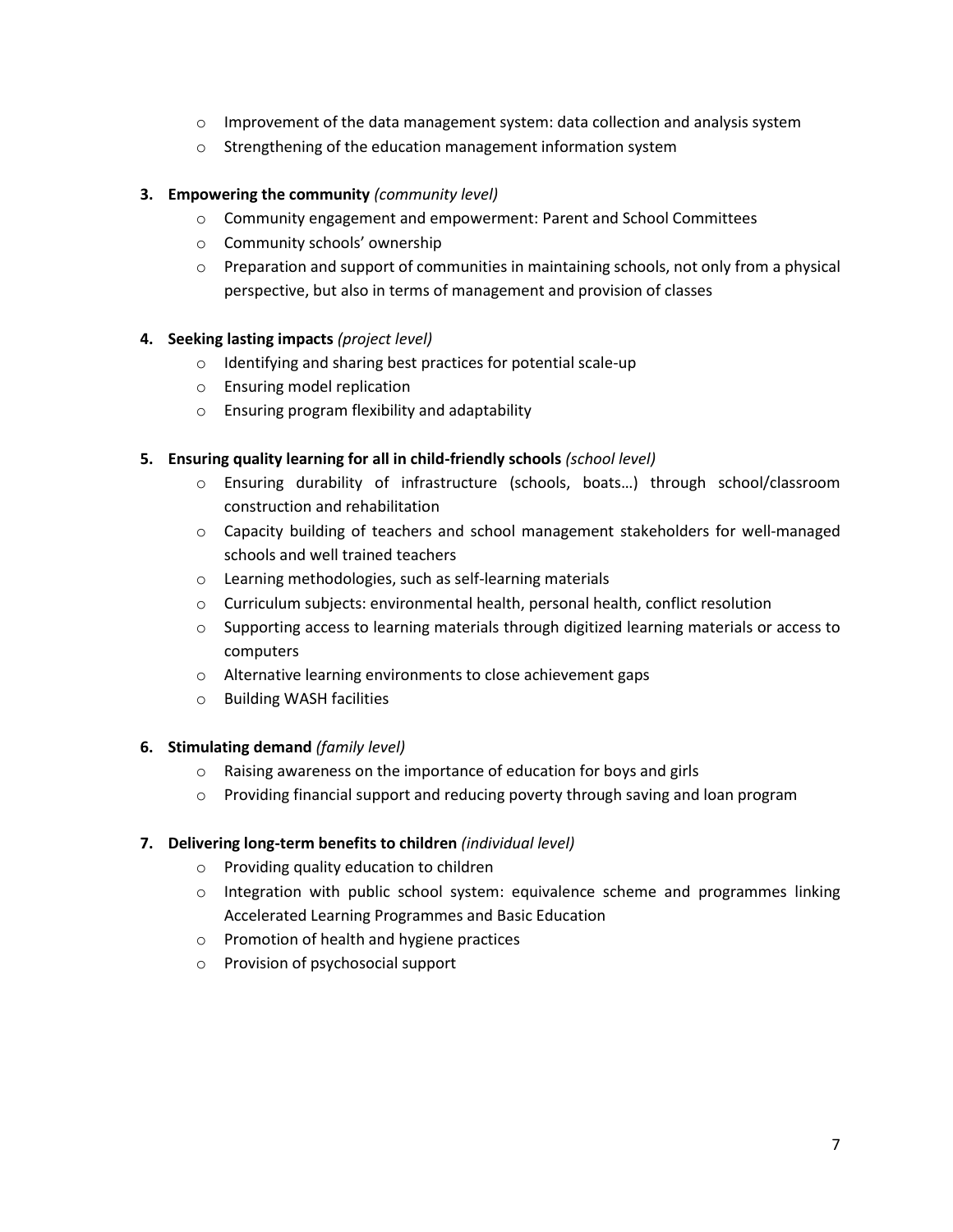| <b>Sustainability components</b>         |                                                                                  | Policy change,<br>strengthening,<br>and advocacy | National<br>system<br>strengthening | Community/<br>school level<br>capacity<br>building | Infrastructure<br>and resource<br>development | Changes in<br>knowledge,<br>attitudes<br>and<br>practices |
|------------------------------------------|----------------------------------------------------------------------------------|--------------------------------------------------|-------------------------------------|----------------------------------------------------|-----------------------------------------------|-----------------------------------------------------------|
|                                          | Alternative<br>learning<br>programmes for OOSC                                   |                                                  |                                     |                                                    |                                               | X                                                         |
| Formal<br>and<br>alternative<br>learning | Identification<br>and<br>enrolment of OOSC in<br>formal system                   |                                                  |                                     |                                                    |                                               | X                                                         |
| programmes                               | Mainstreaming<br>children in non-formal<br>programmes<br>into<br>formal system   |                                                  |                                     |                                                    |                                               | X                                                         |
|                                          | of<br>Development<br>teachers'<br>and<br>facilitators' capacities                |                                                  |                                     | X                                                  |                                               | X                                                         |
| Capacity<br>building                     | PTA training                                                                     |                                                  |                                     | $\pmb{\mathsf{X}}$                                 |                                               |                                                           |
|                                          | Contribute<br>to<br>strengthening<br>MoE<br>capacities                           |                                                  | X                                   |                                                    |                                               |                                                           |
|                                          | School/classroom<br>construction                                                 |                                                  |                                     |                                                    | X                                             |                                                           |
| Infrastructure                           | Water and sanitation<br>system construction                                      |                                                  |                                     |                                                    | X                                             | X                                                         |
| Awareness                                | National<br>awareness<br>campaigns                                               |                                                  | X                                   |                                                    |                                               | X                                                         |
| raising                                  | Community and local<br>awareness campaigns                                       |                                                  |                                     |                                                    |                                               | X                                                         |
| Community<br>engagement                  | Community<br>engagement in school<br>management<br>and<br>enrolment of OOSC      |                                                  |                                     | X                                                  |                                               | X                                                         |
|                                          | Establishment<br>of<br>students' committees                                      |                                                  |                                     | X                                                  |                                               | X                                                         |
| Data quality                             | Improved<br>data<br>accuracy<br>and EMIS<br>system                               |                                                  | X                                   |                                                    |                                               |                                                           |
|                                          | Support coordination<br>between government,<br>UN entities and NGOs              |                                                  | X                                   |                                                    |                                               | X                                                         |
| Coordination                             | Identify and promote<br>project's<br>good<br>practices for potential<br>scale-up |                                                  | X                                   |                                                    |                                               | X                                                         |
| Policies                                 | Supporting Education<br>strategy development                                     | X                                                | X                                   |                                                    |                                               |                                                           |
|                                          | Supporting<br>the<br>development<br>of                                           | X                                                | X                                   |                                                    |                                               |                                                           |

# <span id="page-7-0"></span>Illustrative EAC supported interventions related to sustainability components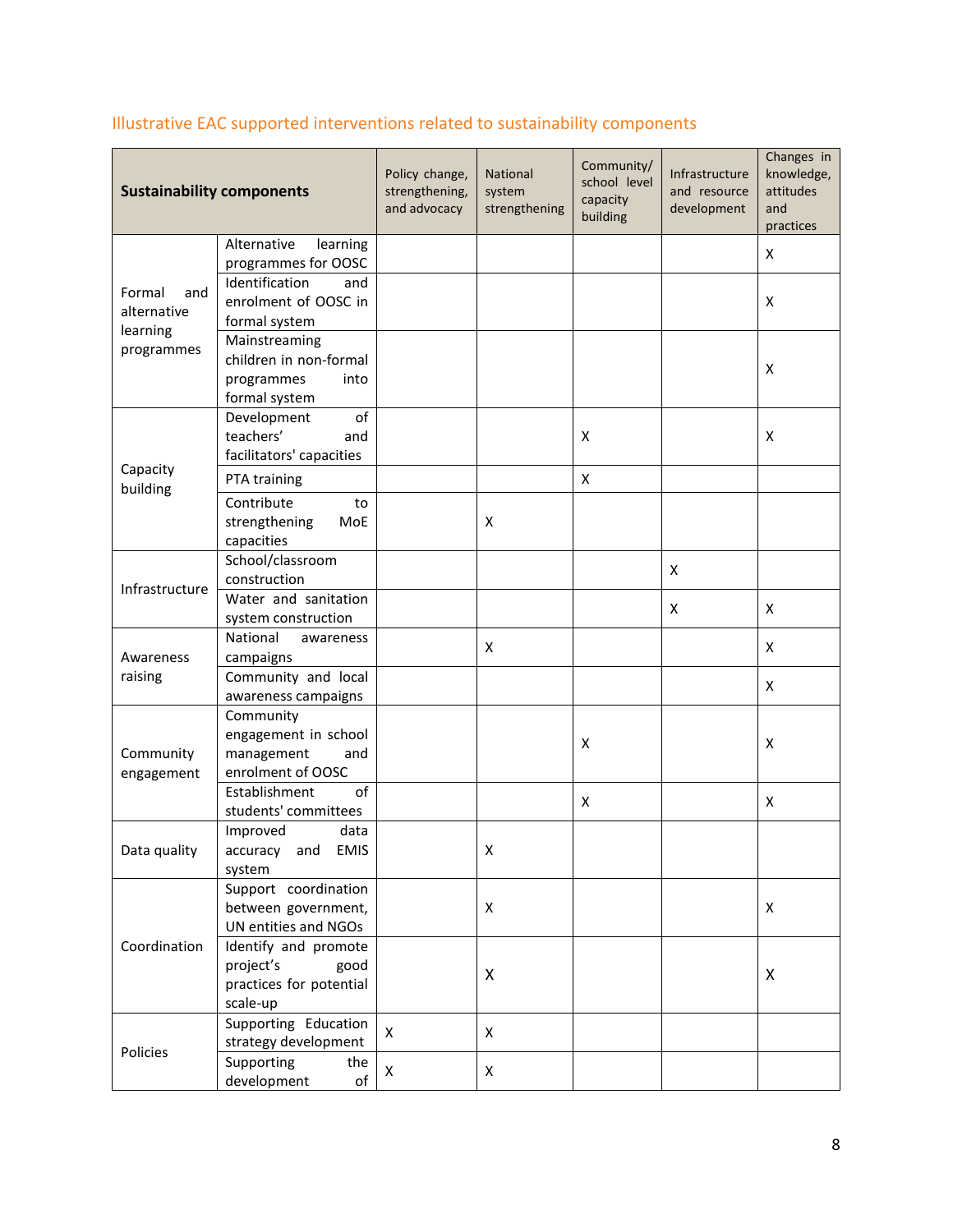| <b>Sustainability components</b> |                                                                                                         | Policy change,<br>strengthening,<br>and advocacy | <b>National</b><br>system<br>strengthening | Community/<br>school level<br>capacity<br>building | Infrastructure<br>and resource<br>development | Changes in<br>knowledge,<br>attitudes<br>and<br>practices |
|----------------------------------|---------------------------------------------------------------------------------------------------------|--------------------------------------------------|--------------------------------------------|----------------------------------------------------|-----------------------------------------------|-----------------------------------------------------------|
|                                  | National programs /                                                                                     |                                                  |                                            |                                                    |                                               |                                                           |
|                                  | policies toward OOSC<br>Alignment<br>with<br>national priorities and<br>support<br>national<br>programs | X                                                |                                            |                                                    |                                               |                                                           |
|                                  | Advocacy to promote<br>policies<br>supporting<br><b>OOSC</b>                                            | X                                                |                                            |                                                    |                                               |                                                           |
|                                  | Making OOSC a part of<br>national<br>education<br>strategy                                              | X                                                |                                            |                                                    |                                               |                                                           |
|                                  | Promote health and<br>hygiene practices                                                                 |                                                  |                                            |                                                    |                                               | X                                                         |
| <b>WASH</b>                      | Provision of Sanitation<br>facilities                                                                   |                                                  |                                            |                                                    | X                                             |                                                           |

#### <span id="page-8-0"></span>EAC interventions for sustainability

EAC's partners ensure sustainability through interventions designed to create durable change. These interventions are intended to contribute to the capacity at all levels to continue a commitment to reaching OOSC. Typical interventions at the Ministry of Education (MOE) level, the local level, the education strategy, and the intended changes in attitudes and behaviour are outlined below.

| <b>MOE</b> system<br>capacity building                                                                                                                       | Identification and<br>enrolment of OOSC                                                                                                                 | <b>Provision of Formal</b><br>and Alternative<br>Education                                                                                                   | <b>Changes</b> in<br>knowledge, attitudes<br>and practices                                                          |
|--------------------------------------------------------------------------------------------------------------------------------------------------------------|---------------------------------------------------------------------------------------------------------------------------------------------------------|--------------------------------------------------------------------------------------------------------------------------------------------------------------|---------------------------------------------------------------------------------------------------------------------|
| • Strengthened MoE<br>capacities<br>• Improved data<br>accuracy and EMIS<br>system<br>• Coordination with<br><b>NGOs</b><br>• Promotion of<br>good practices | • National programs<br>/policies<br>supporting OOSC<br>• Community<br>awareness and<br>changes in<br>practices toward<br>education of boys<br>and girls | • Improved teachers'<br>capacity<br>• Community<br>engagement in school<br>management<br>• Alternative learning<br>environments to close<br>achievement gaps | • Empower community<br>leadership and<br>mobilization<br>• Mainstream children<br>in the formal<br>education system |

Specific project interventions leading to sustained commitment are best illustrated by concrete examples of project sustainability once they are closed or are near completion. A few selected EAC co-funded projects are featured as examples.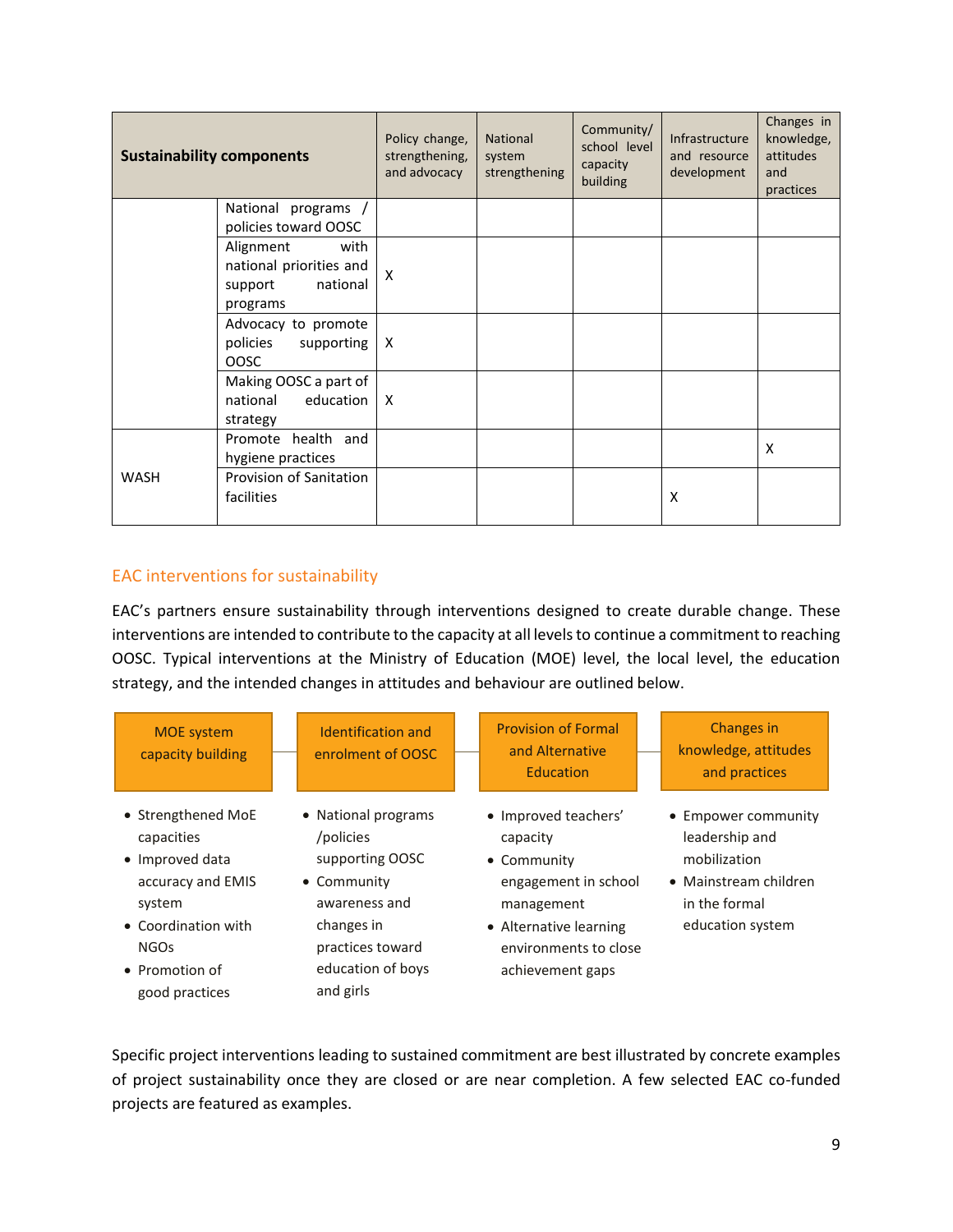# Example #1: EAC and Bharti Foundation India

The Bharti Foundation is working to accelerate enrolment and improve retention of out of school children (OOSC) into full courses of primary education. They rely on trained volunteers who assist with the established Learning Centres, so that the community has an investment in the success of the centre and the participation of their children. The **Education Volunteers** to run the Learning Centres were specifically chosen from the same village so that even after withdrawal of project activities these volunteers would continue to work in the Learning Centres and will ensure that the children mainstreamed by them continue their studies. The volunteers were trained on innovative teaching tools and other active learning techniques so that they can even by hired by the Government in case of future need. Thus, not only is this a measure to sustain the intervention, it is also a contributor to livelihoods and economic empowerment.

## Example #2: UNICEF South Sudan

UNICEF's Delivering Quality Basic Education in Challenging Circumstances project was designed to assist out of school children (OOSC) to gain access to a quality and relevant education, including to support children to remain in school. Furthermore the project worked with schools to enhance emergency preparedness and child protection measures, given the instability and security risks the country experienced. The EAC-UNICEF programme included several components contributing to sustainability such as **capacity building** of local partners and teachers, reinforcement of education systems, and alignment with national sector education priorities. The programme worked closely with the local community programme through the PTA/SMC structure that allows training of the local community to be competent and willing to support the schools after the program ends. This included trainings in school management as well as advocacy with the local community on the importance of children enrolment, especially girls. UNICEF also supported the education sector in infrastructure development of schools including WASH facilities, using a community approach which will ensure local community members maintain schools facilities beyond the project lifespan.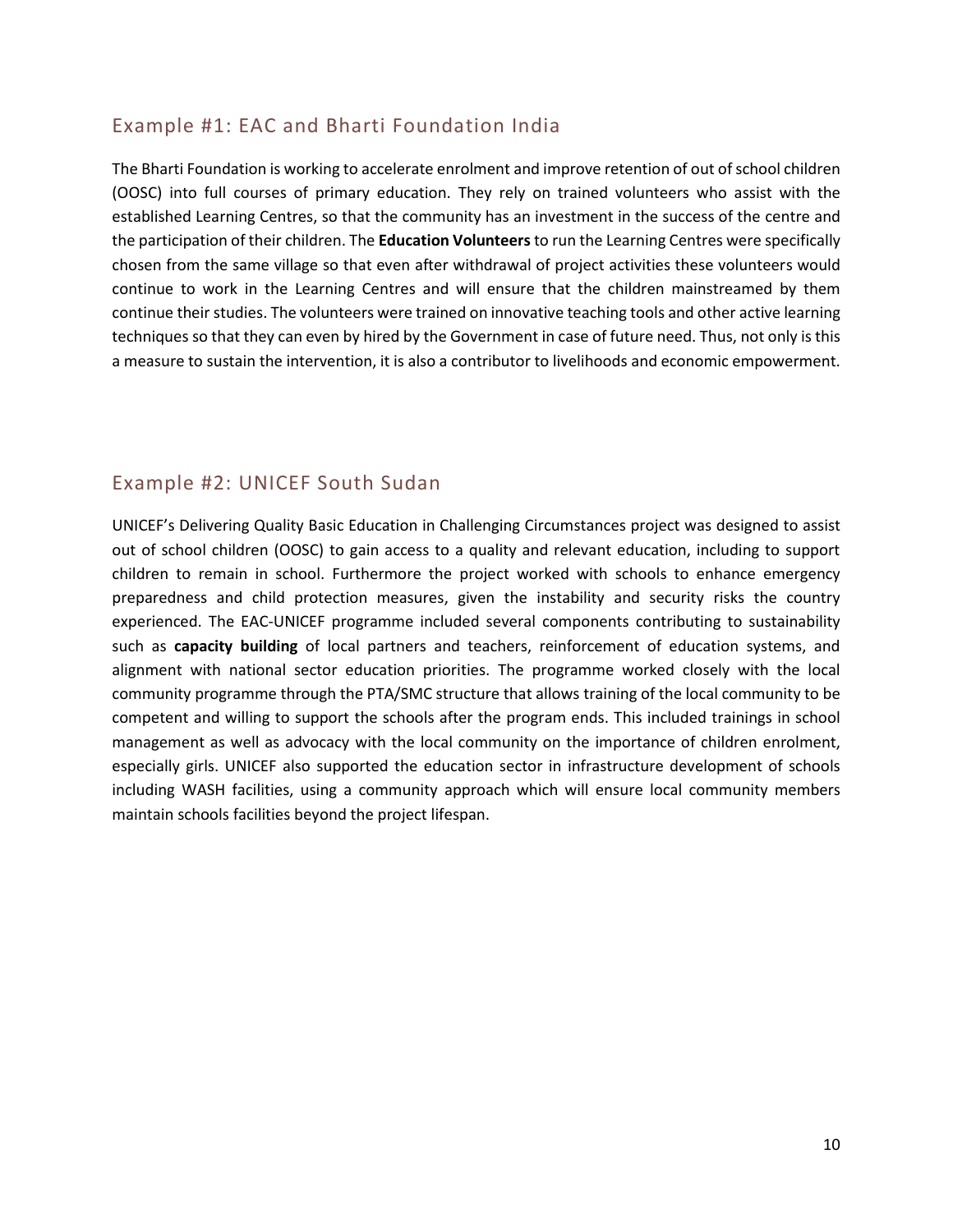## Example #3: Ethiopia Imagine 1 Day

Imagine 1 Day's The Bale Out of School Children Initiative (BOOSCI) aimed to enrol 28,599 OOSC and increase the primary school net enrolment rate in Ethiopia's Dello Mena and Meda Welabu districts from 52% to 87% by the end of 2016. The communities have felt a high sense of ownership around the project, creating the necessary capacity within the communities and government leaders to sustain key project outcomes. At the start of the project, all partners signed a memorandum of understanding, which clearly outlined each partner's roles and accountabilities during the project implementation, and after project completion. The project outcomes were to be sustainable without additional external resources, as the project ensured high participation from local governments and communities from the outset. At the end of the project, 69 out of 103 schools created new **income generating activities** which will continue to support the schools and sustain activities started under the project.

# Example #4: Cote d'Ivoire NRC

The Bridging Tomorrow project responds to the needs of out of school over aged children (including IDPs, returnees, and host community children affected by the post-election crisis) in western Côte d'Ivoire (District des Montagnes) and supports durable solutions by reintegrating these children into the formal school system. The project provides an emergency education package that allows out of school children to follow a one-year accelerated curriculum comprising two years of primary school for 9-14 year old children who have not had the possibility to attend school due to the conflict, and supports their reintegration into the formal system. Accelerated Education Programmes (AEPs) are flexible ageappropriate programmes that promote access to education in a shorter timeframe for disadvantaged groups, over-age out-of-school children and youth who missed out or had their education interrupted due to poverty, violence, conflict and crisis. The goal of AEPs are to provide these learners with equivalent certified competencies as in the formal system, in an accelerated timeframe, with learners transitioning to mainstream education at some intermediary point, or completing an entire primary cycle within the programme. The monitoring and evaluation data reveal that 81% of pupils were in the formal school system three years after the completion of the bridging classes. **The ministry of education has included bridging classes' methodology in its strategy to achieve education for all by the year 2020.**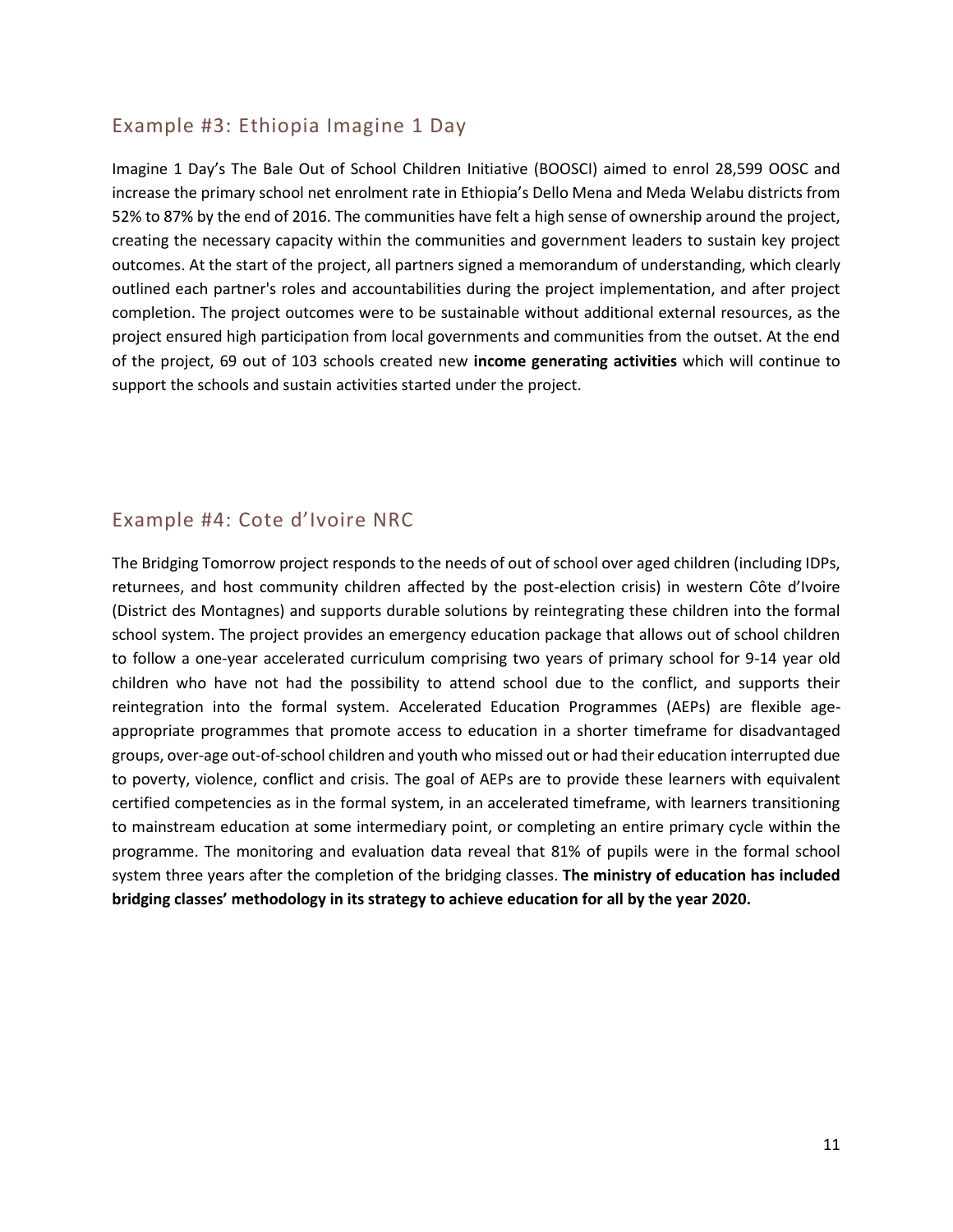# Example #5: UNESCO Iraq

The UNESCO Iraq project aimed to bring 180,000 Iraqi out of school children into government schools and give them access to accelerated learning programme centres for catch up classes. Both ministries of education and directorates of education were fully committed in the implementation of the project. This was visibly demonstrated by the MOE exceeding the financial contribution originally planned. The **scale– up strategy** developed with MoEs and DoEs represents the main document which recommends policy reforms, a new monitoring and evaluation framework and re-insertion criteria for OOSC. Moreover, the strategy contributes additional sustainability mechanisms, including improved data collection through EMIS4EACI, and a wide training plan for MoEs/DoEs staff, teachers, head teachers, schools and local community.

# Example #6: Kenya GCN

The Girl Child Network's Enhancing Girl's Participation in Education in Arid and Semi-Arid Lands project is working to improve access, retention, and learning performance to prevent early marriage for out of school girls located in marginalized regions in Kenya. **County Education Boards** have been constituted and strengthened. Their mandate is to oversee in consultation with the county government, the operation and management of basic education, early childhood care and education programmes in the county; coordinate and monitor education and training in the County on behalf of the national government and the county government; and interpret national policies in education based on the county's needs. The boards have adopted the county-specific education plans, policy guidelines and policies being disseminated. They have strengthened education structures that will remain within communities even after the end of the project. Education development is now planned and prioritized with input from a variety of stakeholders and in line with the county plan, unlike before the project began.